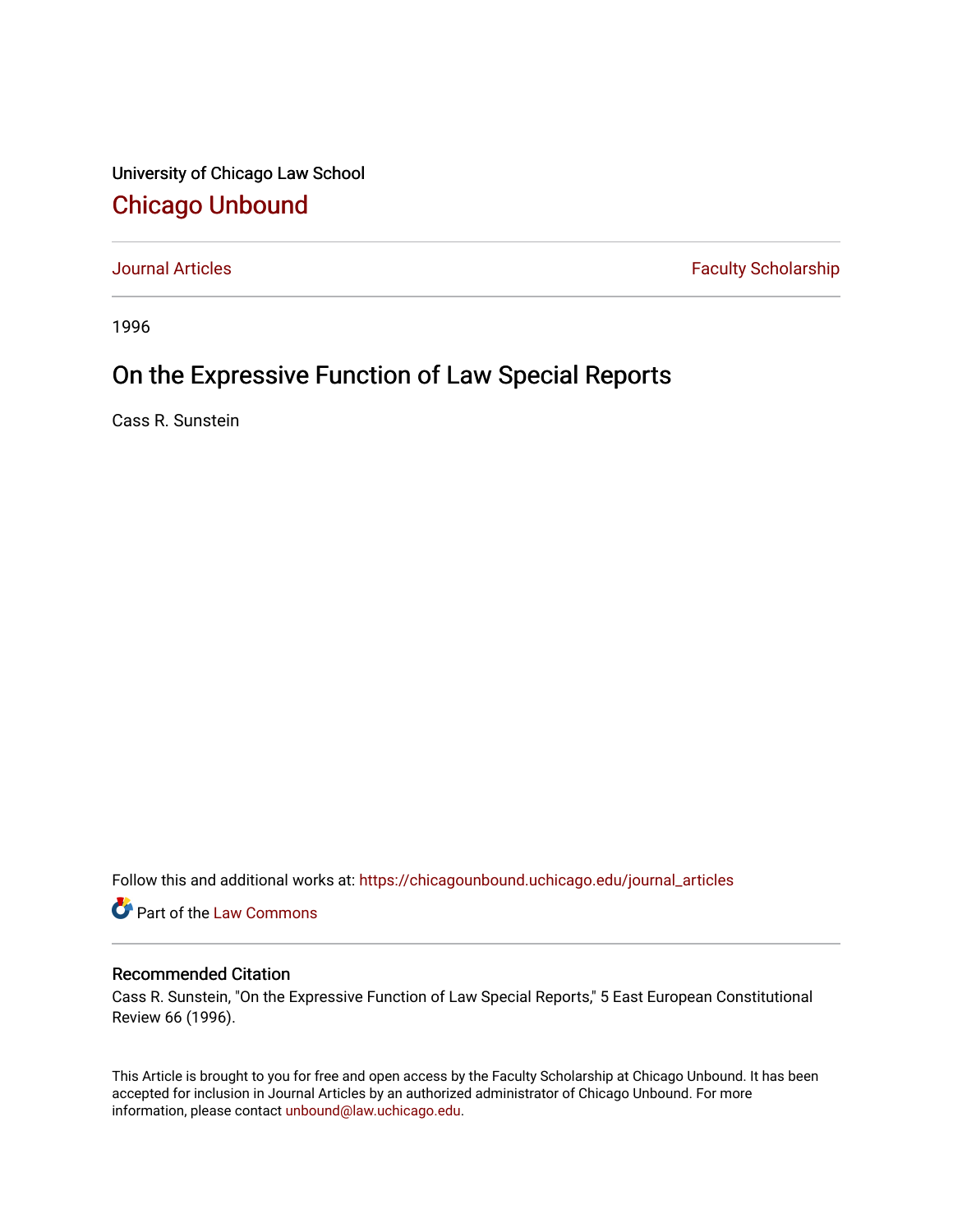#### **Statutes as public affirmations of social values and norms**

# On the Expressive Function of Law *Cass R. Sunstein*

*f I had known that not a single lunch counter would open as a result of my action I could not have done differently than I did. If I had known violence would result, I could not have done differently than I did. I am thankful for the sit-ins iffor no other reason than that they provided me with an opportunity for making a slogan into reality, by turning a decision into an action. It seems to me that this is what life is all about.*

> James Miller, *Democracy is in the Streets: From Port Huron to the Siege of Chicago,* (New York: Simon and Schuster, 1987), p.52.

Actions are expressive; they carry meanings. This is true for nearly everything we do, from the most mundane to the most significant. Thus, for example, a lawyer who wears a loud tie to court will be signaling something distinctive about his self-conception and his attitude toward others; so too with a law professor who teaches in shorts; so too with a student who comes to class in a business suit. In these and other cases, what the person will be communicating, or be taken to mean, may or may not have a great deal to do with his particular intentions. In this sense, the meanings of actions are not fully within the control of agents. Indeed, some agents may not even be aware of the relevant meanings. Consider a foreigner, whose foreign state is often signaled by obliviousness to the social meanings of his actions. What he says is very different from what he means.

What can be said for actions can also be said for law. Many people support law because of the statement made by law, and disagreements about law are frequently debates over the expressive content of law. Consider debates in Eastern Europe (and elsewhere) over the contents of a constitution. Many people urge certain provisions-involving official language, minority rights, relationship to

*XWe are. al Expressionists part of the time.* **<sup>J</sup>***Sometimes we just want to scream loudly at V V injustice, or to stand up and be counted. These are noble motives, but any serious revolutionist must often deprive himself of the pleasures of self-expression. He must judge his actions by their ultimate effects on institutions.*

> Herbert Simon, *Models of My Life,* (New York: Basic Books, 1991), p.281.

the rest of the world, or economic guarantees-not because of the consequences of these provisions but because of the "statement" they make. Or consider debates over capital punishment. Many who oppose capital punishment would be unlikely to shift position even if evidence showed that capital punishment does have a deterrent effect; their complaint is mostly about the expressive content of acts of capital punishment, not about the ineffectiveness of deterrence. So too for many of those who endorse capital punishment. Such people would not be-are not-much moved by evidence that capital punishment does not deter. Their primary concern is the symbolic or expressive content of the law, not aggregate murder rates.

In this article I explore the expressive function of law-the function of law in "making statements" as opposed to the function of law in directly controlling behavior. The expressive function of law is especially important in new democracies where a liberal legal culture is being revived or perhaps created for the first time, and where administrative and budgetary means for enforcing compliance are sometimes scarce. I explore this subject by focusing on the particular issue of how legal "statements" might be designed to change social norms. I also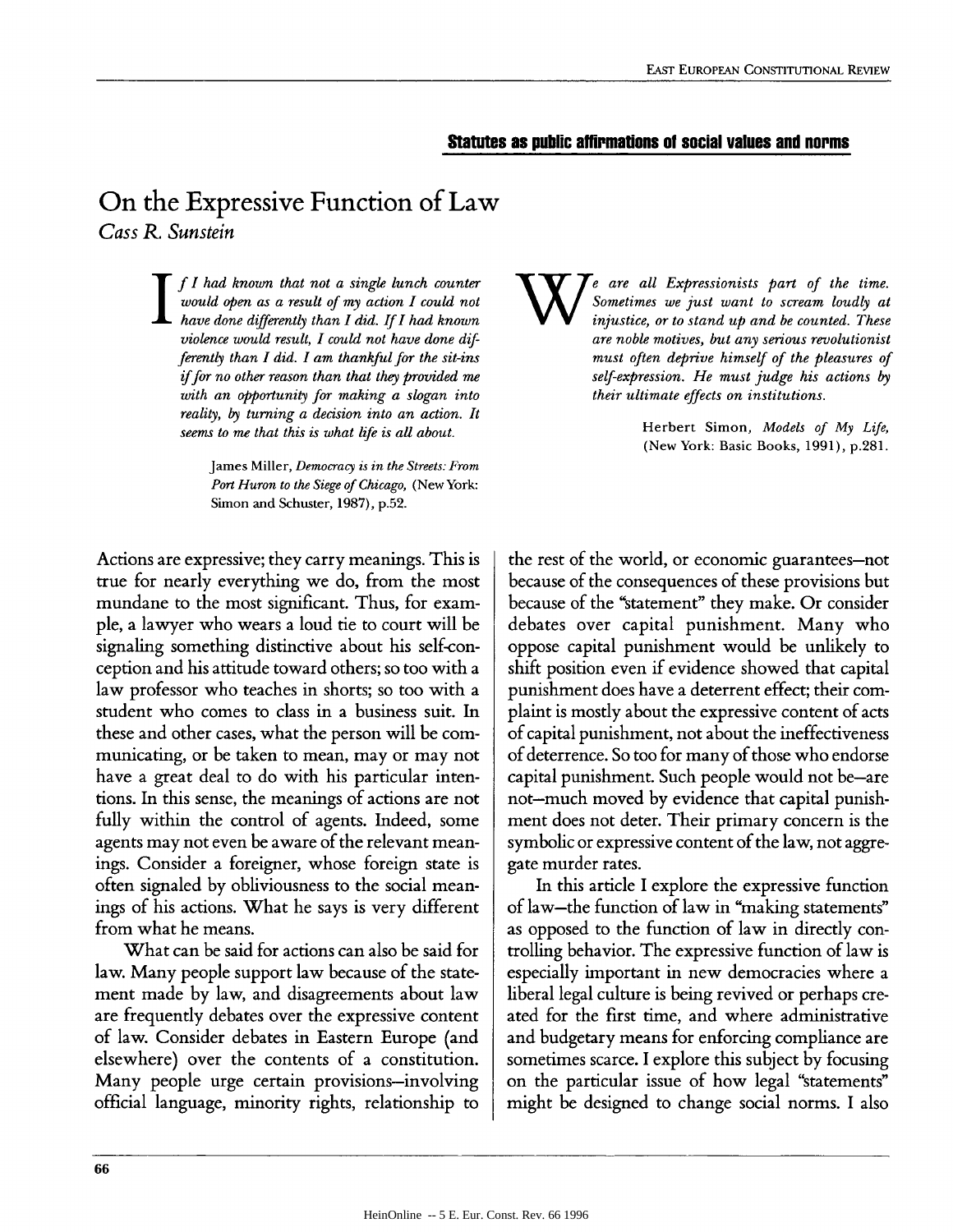urge that the expressive function of law makes most sense in connection with efforts to change norms, and that if legal statements produce bad consequences, they should not be enacted even if they seem reasonable or indeed noble.

#### **Definitional notes**

At the outset it is important to say that we might understand the expressive function of law in two different ways. First, and most straightforwardly, the law's "statement" about (for example) minority rights or health care rights may be designed to affect social norms and in that way ultimately to affect both judgments and behavior. But sometimes people support a law not because of its effects on norms, but because it is believed intrinsically valuable for the relevant "statement" to be made. (I think this is particularly true in Eastern Europe; and see the opening epigraph from a 1960s protester.)

Thus a society might identify the norms to which it is committed and insist on those norms via law, even if the consequences of the insistence are obscure or unknown. A society might, for example, insist on an antidiscrimination law for expressive reasons even if it does not know whether the law actually helps members of minority groups. The point bears on the cultural role of law, adjudication, and even of Constitutional Court decisions. When the Court makes a decision, it is often taken to be speaking on behalf of the nation's basic principles and commitments. This is a matter of importance quite apart from consequences, conventionally understood.

I do not claim that the expressive effects of law, thus described, are decisive or that they cannot be countered by a demonstration of more conventional bad consequences. In fact I will argue otherwise and in that way try to vindicate Simon's remark in the epigraph to this essay. But it cannot be doubted that the expressive function is a large part of legal debate. Without understanding the expressive function of law, we will have a hard time in getting an adequate handle on public views with respect to, for example, civil rights, prostitution, the environment, endangered species, capital punishment, and abortion.

#### **The Constitution's expressive function**

Some people support constitutional provisions because of the direct effects of those provisions. But many people are concerned with the expressive function of a constitution-with the constitution's role in describing a nation's goals and aspirations. Such people may be thinking that a constitution which includes, for example, rights to medical care and social security will affect that society's norms, by providing a background for public officials and citizens alike. This has been of some importance for the German Constitution, and it has played a role in debates in Eastern Europe as well. And many people are concerned with the "statement" made by constitutional provisions quite apart from effects on social norms. They may think that a role of the Constitution is to reflect certain commitments, and that this is important independently of consequences.

This view raises many questions. Purely expressive constitutions may be meaningless; they may breed cynicism and resentment, or hamper progress toward a constitution with real-world meaning. But those interested in the making of constitutions, and in interpretation of constitutions, will be missing something if they overlook the expressive function of constitutional law.

### **The expressive function and collective action problems**

Many social norms solve collective action problems. Norms solve such problems by imposing social sanctions on people who defect from ordinary practice. When defection violates norms, defectors will probably feel shame, an important motivational force. The community may enforce its norms through informal punishment, the most extreme of which is ostracism. But the most effective use of norms is before the fact. The expectation of shamea kind of social "tax," sometimes a very high one-is usually enough to produce compliance.

Thus, for example, if there is a norm in favor of cooperation, people may be able to interact with one another in a way that prevents their actions from being self-defeating. In any social setting, norms of cooperation play a large role in deterring,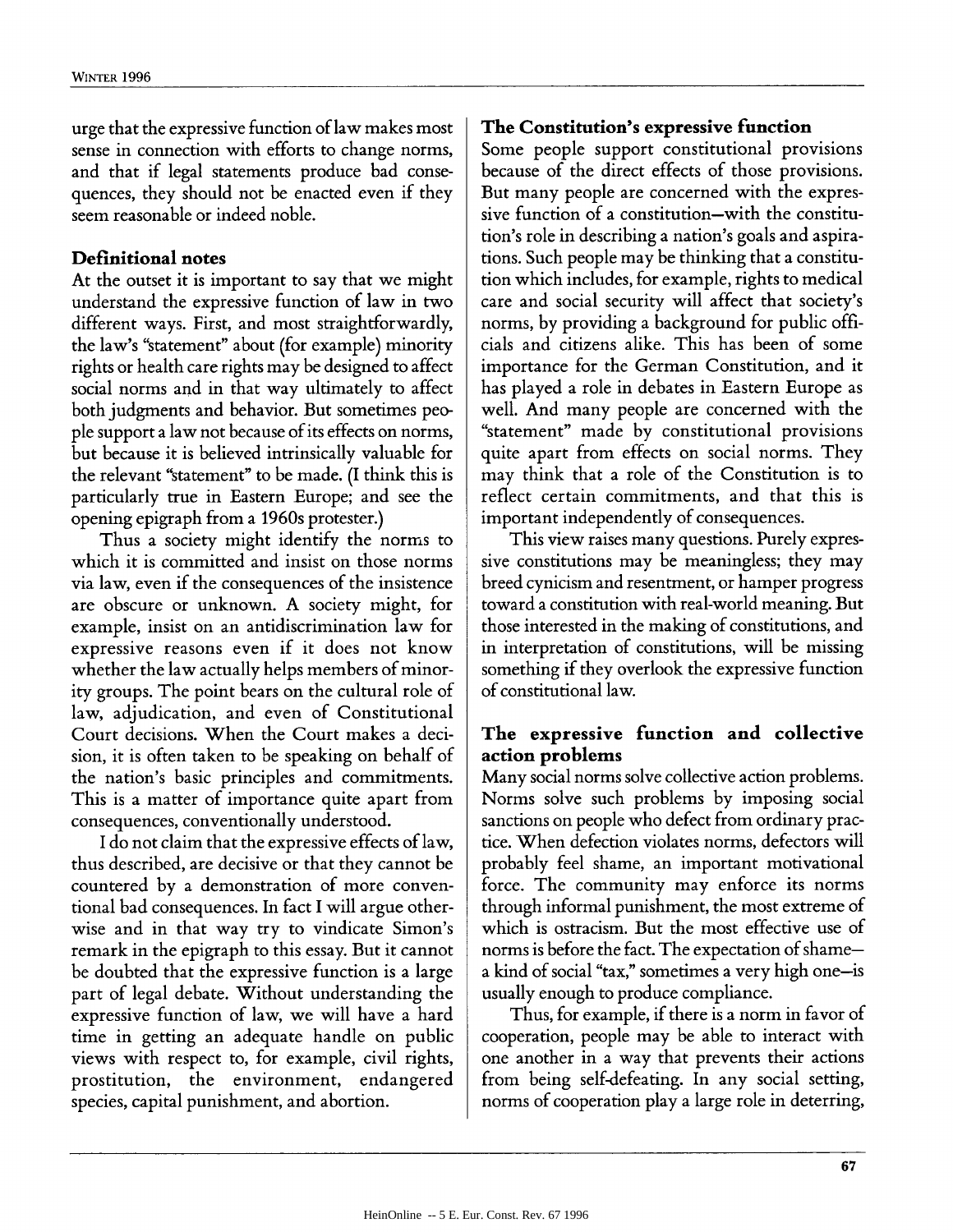for example, bribery or corruption or payment of taxes. Or suppose that a community is pervaded by a strong norm against littering. If the norm is truly pervasive, an important problem of environmental degradation can be solved without any need for legal intervention. The norm can do what the law would do at possibly significant cost.

Sometimes, however, good norms do not exist, and bad ones exist instead-where we understand "good" or "bad" by reference to the functions of norms in solving collective action problems. Imagine, for example, that there is no norm in favor of refusing to litter, or that there is even a norm in favor of littering. In such a situation a society would, under imaginable assumptions, do well to reconsider and reconstruct its norms.

It may be able to do so through voluntary efforts. Indeed, norm entrepreneurs in the private sphere attempt to change norms by identifying their bad consequences and trying to shift the bases of shame and pride. Many norm entrepreneurs are alert to the existence of collective action problems. We can find such entrepreneurs in different sectors of social life--consider the Pope, Boris Yeltsin, and Ronald Reagan. But sometimes these private efforts fail. When this is so, the law might be enlisted as a corrective. In fact the least controversial use of the expressive function of law operates in this way. Here the goal is to reconstruct existing norms, and to change the social meaning of action, through a legal expression, or statement, about appropriate behavior. Insofar as regulatory law is concerned with collective action problems, this is a standard idea, especially in the environmental context, but also in the setting of automobile safety, occupational safety and health, and many other problems as well.

More particularly, government might think that choice is, roughly speaking, a function of the intrinsic utility of choice, the reputational utility of choice, and the effects of choice on a person's selfconception. If someone cleans up after his dog, or fails to do so, his decision may reflect not only the act's intrinsic value, but also anticipated reputational effects as well as effects on the agent's selfesteem. We can thus extend the game-theoretic

insight that a person's behavior often depends on expectations about behavior by other people. Behavior and choice are a product not only of other people's behavior, but also of the perceived judgments of other people, and those judgments have a great deal to do with-indeed they constitutesocial norms. People act in accordance with their perceptions of what other people think. Sometimes they act strategically in order to avoid other people's opprobrium.

Reputational utility is of course produced by social norms, and it may shift over time, since it is likely to be a product of both existing information and of law. If choice that produces collective harm is driven by reputational utility in the direction of behavior whose (net) intrinsic utility for the agent is low, government might think it appropriate to shift reputational utility, with the thought that overall utility might thereby be increased. When norms shift, the expressive content of acts shift as well, thus producing changes in reputational effects.

The most conventional example involves legal mandates that take the place of good norms, by requiring certain forms of behavior through statutory requirements accompanied by significant enforcement activity. But there is a subtler and more interesting class of cases, of special importance for understanding the expressive function of law. These cases arise when the relevant law is a signal or statement unaccompanied by much in the way of enforcement activity. There is a large set of instances in which laws that (1) aspire to announce or signal a change in social norms are nonetheless (2) unaccompanied by much in the way of enforcement activity. Consider, for example, laws in America that forbid littering and laws that require people to clean up after their dogs. In many localities such laws are rarely enforced through the criminal law. But they have an important effect in signaling appropriate behavior and in inculcating the expectation of social opprobrium and hence shame in those who deviate from the norm.

When legally-induced shifts in norms help solve collective action problems, there should be no objection in principle. Here, then, is the least controversial case for the expressive function of law.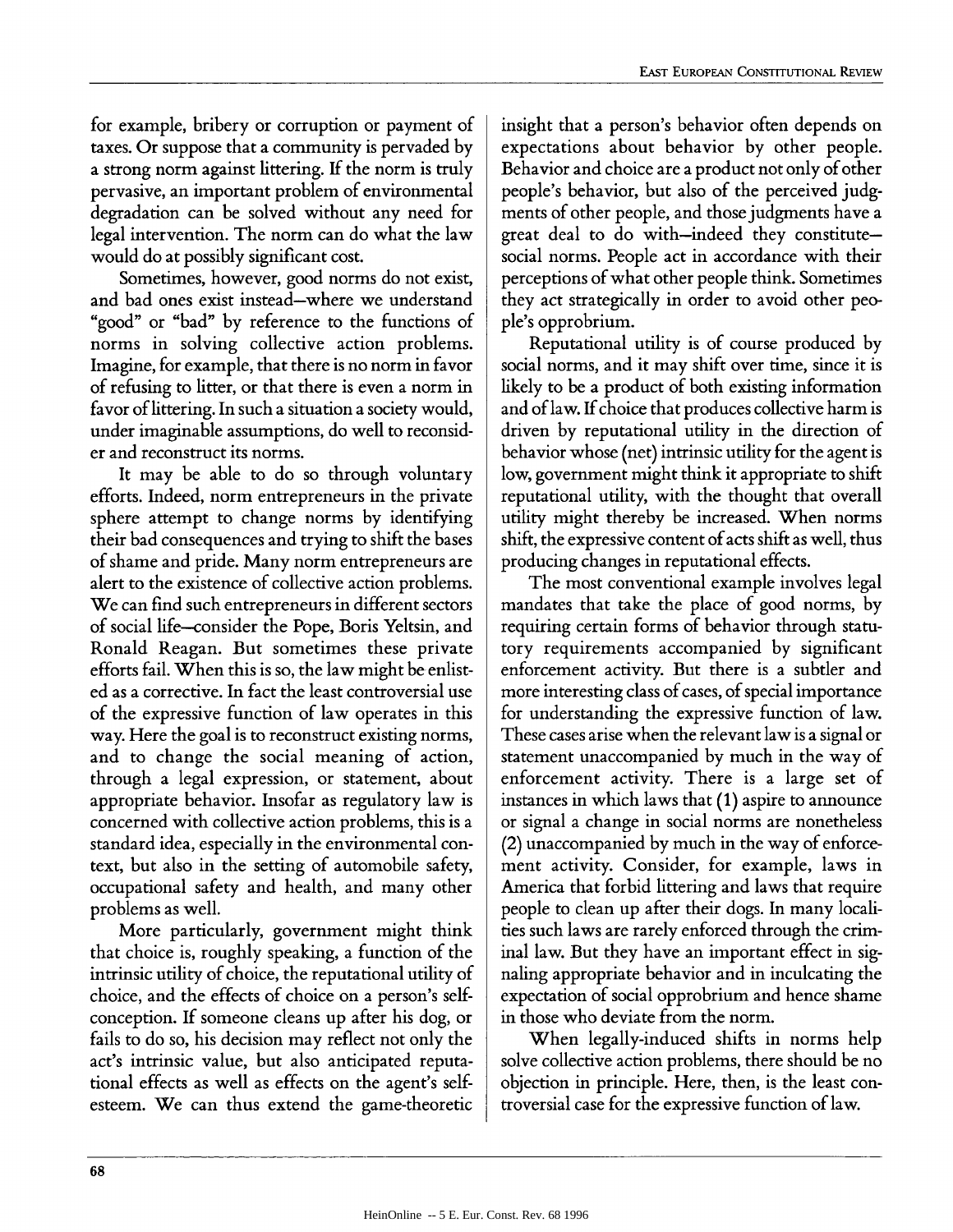### **Norms involving dangerous behavior**

Often the expressive function of law is brought to bear on dangerous behavior. **Of** course all behavior creates risks: **driving** a car, walking on city streets, volunteering for military service. When government is trying to change norms that "subsidize" risktaking behavior, it must do so because of a judgment that well-being will be thereby promoted. This judgment might be rooted in an understanding that the intrinsic utility of the act is relatively low and that reputational incentives are the real source of the behavior. We are dealing, then, with classes of cases **in** which the danger accompanying choice means that intrinsic utility is not **high** but risk-taking behavior persists because of social norms.

There are numerous examples. Elijah Anderson's vivid sociological analysis of life in an African-American ghetto shows that social norms create a variety of risks. (See Elijah Anderson, *Streetwise* **(1993)).** There are powerful norms in favor of using and selling drugs; there are powerful norms too (for boys) in favor of getting a teenage girl pregnant and (for girls) in favor of getting pregnant. Anderson shows that with respect to drugs, pregnancy, and use of firearms, behavior appears to be driven in large part **by** reputational effects. In fact for much risk-taking behavior, especially **by** young people, social norms are crucial. The point certainly bears on analogous problems in Eastern Europe. Consider, for example, the existence of powerful norms governing cigarette smoking, alcohol use, the consumption of unlawful drugs, diet and exercise and carrying and using firearms. We might readily imagine, for example, that a decision to smoke a cigarette, or not to buckle a seat belt, would be a function not primarily of the intrinsic utility of the underlying act, but instead of the reputational effects.

Norm entrepreneurs in the private sector can play an important role here. Religious leaders often try to change social norms involving, for example, promiscuous behavior, which can of course create risks of various sorts. But there as elsewhere, private efforts may be unsuccessful. In this light, law might attempt to express a judgment about the underlying activity, and do so in such a way as to alter social

norms. **If** we see norms as a tax or a subsidy to choice, the law might attempt to change a subsidy into a tax, or vice-versa. In fact this is a central if implicit goal behind much risk regulation policy. Educational campaigns often have the goal of changing the social meaning of risk-taking activity. Going beyond provision of information, coercion might be defended as a way of increasing social sanctions on certain behavior. Through time, place, and manner restrictions or flat bans, for example, the law might attempt to make it seem weak to smoke, or to use drugs, or to engage in unsafe sex.

It is important in this regard that social norms are often a function of existing information. If people believe that smoking is dangerous to self and others, it is likely (though not certain) that social norms will discourage smoking. Certainly there has been, with respect to smoking, a dramatic norm cascade in America in the last **30** years, a cascade fueled in large part **by** judgments about adverse health effects. Shifts in norms governing behavior may well be produced **by** new information about risk (though the norms can shift in both directions; sometimes a perception of dangerousness increases the attraction of behavior). One can imagine similar information-induced norm cascades with respect to, for example, crime, diet, exercise, and unsafe sex.

Because information is the least intrusive regulatory strategy, it should be the preferred option. Whether more aggressive strategies make sense depends on the details.

### **Norms involving the use of money**

**A** complex network of social norms governs the acceptable uses of money. Thus, for example, if someone asks an adult neighbor to shovel his walk or to mow his lawn in return for money, the request will often be regarded as an insult, because it is based on an inappropriate valuation of the neighbor. The request embodies a conception of what the relationship is, or of what neighborliness is for, that is, under existing norms,judged improper. This **is so** even if the offeree might clearly prefer to have (say) **\$25** than to not mowing a lawn for (say) an hour. Quite generally it is inappropriate to offer money to one's friends in return for hurt feelings, disappoint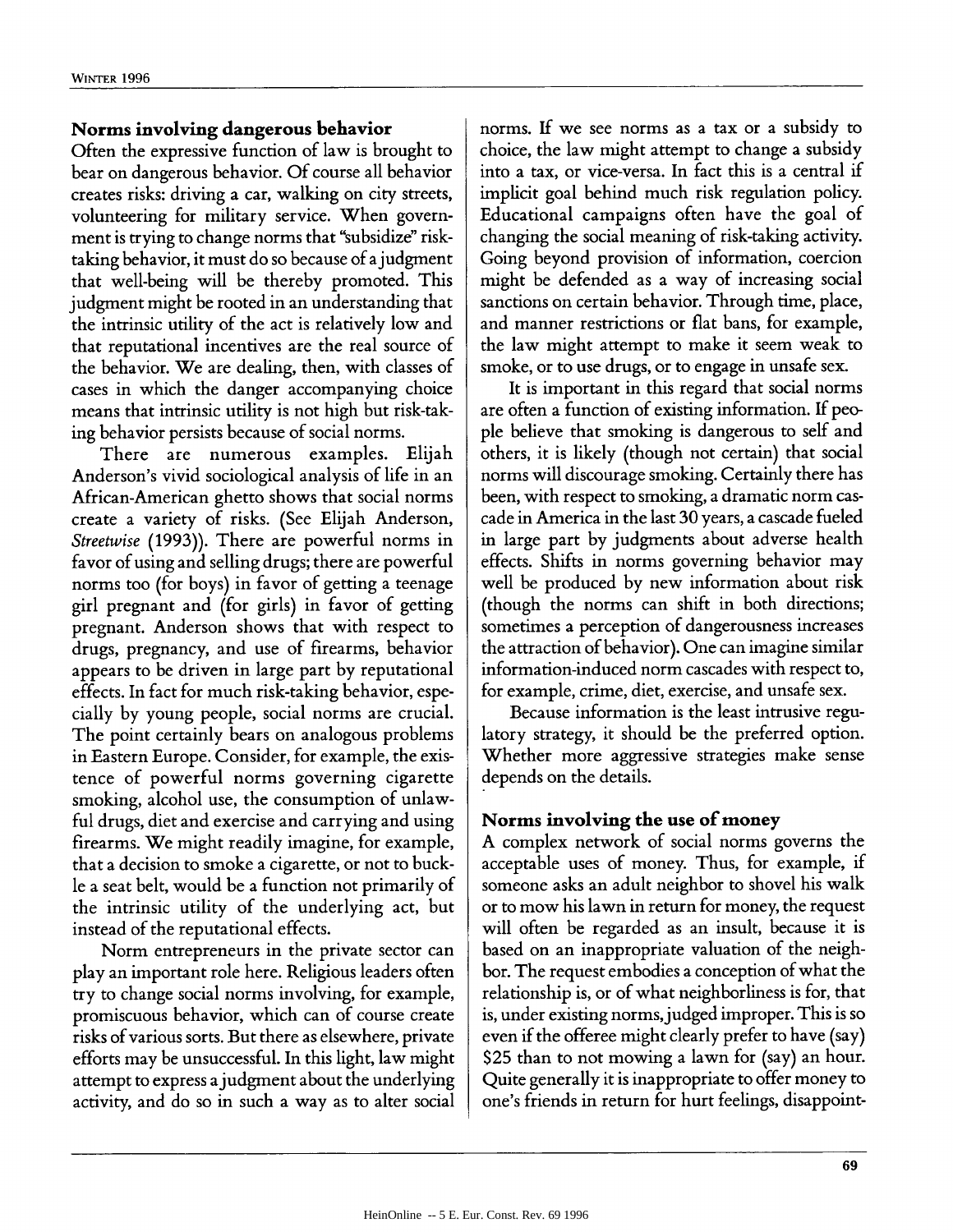ments, tasks, or favors. In fact the universe of cases in which norms disallow monetary exchange is very large, and unremarked only because it is so taken for granted. It would be quite strange to give someone a certain sum of money after hearing that his parent had died, or to ask a colleague to clean up your office for, say \$250.

There is often a connection between norms that block financial exchanges and ideas about equal citizenship. The exchange can be barred by social norms because of a perception that while there may be disparities in social wealth, the spheres in which people are very unequal ought not to invade realms of social life in which equality is a social norm or goal. The prohibition on votetrading is an example. So too with certain complex social bans on the use of wealth to buy services or goods from other people. Some part of the intricate web of norms covering the exchange of money among both friends and strangers are connected with the principle of civic equality. Monetary exchange would reflect forms of inequality that are not legitimate in certain spheres.

Familiar objections to "commodification" are part and parcel of social norms banning the use of money. The claim is that people ought not to trade (for example) sexuality or reproductive capacities on markets because market exchange of these "things" is inconsistent with social norms identifying their appropriate valuation. The claim is not that markets value sexuality "too much" or "too little"; it is that markets value these activities in the wrong way.

The point very much bears on law. In many ways, law tries to fortify norms, regulating the use of money and to prevent new social practices from eroding those norms. This is an important domain for the expressive use of law. It is connected with the effort to create separate social spheres-some in which money is appropriately a basis for action, some in which money cannot be used.

The law bans a wide range of uses of money. Votes cannot be traded for cash; the same is true of body parts. Prostitution is outlawed. There is of course a sharp social debate about surrogate motherhood, and those who seek legal proscriptions are

thinking in expressive terms. One of their goals may be to fortify existing social norms that insulate reproduction from the sphere of exchange. Or their argument may be less instrumental: They may seek to make a "statement" about reproduction without also seeking to affect social norms.

## **Equality, social norms, and social change**

Norms involving discrimination are an important part of social inequality. Social norms may require women to engage in most of the domestic labor; in some places, in Eastern Europe and elsewhere, women who refuse to do so incur social sanctions and may even feel ashamed. The social meaning of a woman's refusal may be a refusal to engage in her appropriate role. Hence it may signal a range of undesirable traits. In the areas of both race and gender, prevailing norms help constitute inequality. And here as elsewhere, collective action is necessary to reconstitute existing norms.

Private norm entrepreneurs may be able to accomplish a great deal. With respect to the division of domestic labor between men and women, private efforts at norm management have played an important role. Individual acts that are expressive in character-a refusal to make dinner, for exampleare an important part of modern feminism. But the expressive function of law is often especially important here, and it can move to the fore in public debates. If a discriminatory act is consistent with prevailing norms, there will be more in the way of discriminatory behavior. If discriminators are ashamed of themselves, there is likely to be less discrimination. The social meaning of an act of sexual harassment will have a great deal to do with the amount of sexual harassment. A large point of law may be to shift social norms and social meaning.

## **Qualifications**

In this section I qualify my argument. The first set of qualifications stems from a hard question: How might participants in law compare the statement made by law with the (direct) consequences produced by law? What if the statement seems right but the consequences are unfortunate? The second qualification emerges from the need to impose con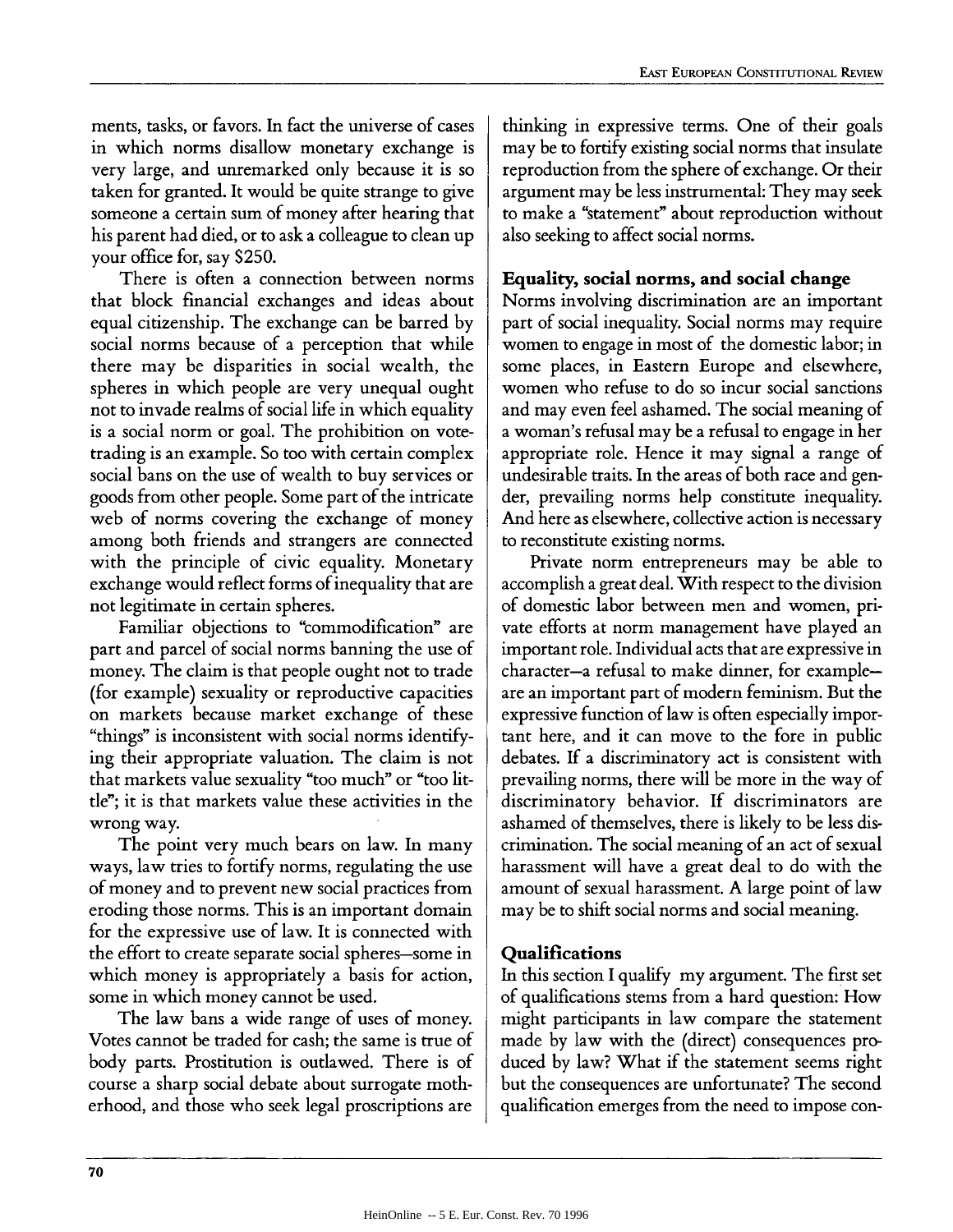straints on the expressive function of law. Both of these issues are extremely large and complex. I restrict myself to a few brief observations.

#### **Consequences**

I have suggested that some expressivists are concerned with changing norms, whereas others are concerned with the "statement" law makes entirely apart from consequences. As the epigraph from Herbert Simon suggests, expressivists can be both fanatical and ineffectual-a most unfortunate combination. For those who endorse the expressive function of law, the most important test cases arise when (a) people support laws because of the statement made by such laws but (b) the effects of such laws seem bad or ambiguous, even by reference to the values held by their supporters. How should such cases be understood? My basic proposition is that at least for purposes of law, any support for "statements" should be rooted not simply in the intrinsic value of the statement, but also in plausible judgments about effects on social norms and hence "on balance" in judgments about consequences.

Take the issue of minimum-wage legislation. A possible justification for such legislation is expressive in nature. Some people might think that government ought to make a statement to the effect that human labor is worth, at a minimum, \$X per hour; perhaps any amount less than \$X seems an as assault on human dignity. But suppose too that the consequence of the minimum wage is to increase unemployment among the most vulnerable members of society. It is not easy to know how to weigh the "statement" against the bad consequences. Part of the attraction of the expressive view is that inquiries into consequences often seem difficult and complex, and perhaps not subject to resolution at all. But if an increase in the minimum wage would really drive vulnerable people out of the workplace in significant numbers, it is hard to see why people should support it.

We can thus see that expressive approaches to law verge on fanaticism where effects on norms are unlikely and where the consequences of the "statement" are not good. In this sense, there is ample reason to endorse Herbert Simon's remarks at the

beginning of this essay. Without desirable effects on social norms, there is not much point in endorsing expressively motivated law. Blanket statements are risky here. But the best use of legal "statements" is in signaling social judgments in order to change norms, not to make statements for their own sake. Thus I suggest that constitution-making should be designed to "make statements" only if it seems plausible to think that those statements will have good effects or at least not have bad effects.

#### **Constraints, liberal and otherwise**

What barriers should there be to governmental efforts at managing social norms? The simplest answer is: The same barriers as there are to any other kind of governmental action. There is nothing distinctive to norm management that requires a special set of constraints.

Thus, for example, government should not be permitted to invade rights, whatever may be our understanding of rights. The rights constraints that apply to government action generally are applicable here as well. **If** government tried to change social norms so as to ensure that everyone is a Christian, it would violate the right to religious liberty; if government tried to change social norms so as to ensure that women occupy domestic roles and men do not, it would violate the equal protection clause.

Quite apart from the question of rights, there is always a risk that efforts at norm management will be futile or counterproductive. We can imagine, for example, that when government attempts to move social norms in a particular direction, it may fail miserably. For this reason it may be best for government to attempt to enlist intermediate organizations, so as to ensure that people with authority in relevant communities are participating in the process.

Some people would go further than this. On one view, any effort at norm management is illegitimate; this is a project that is off limits to government. But it is hard to see how this argument might be made persuasive. Effects on social norms are not easily avoided; any system of government is likely to affect norms, including creation of the basic systems of contract, tort, and property. Moreover,